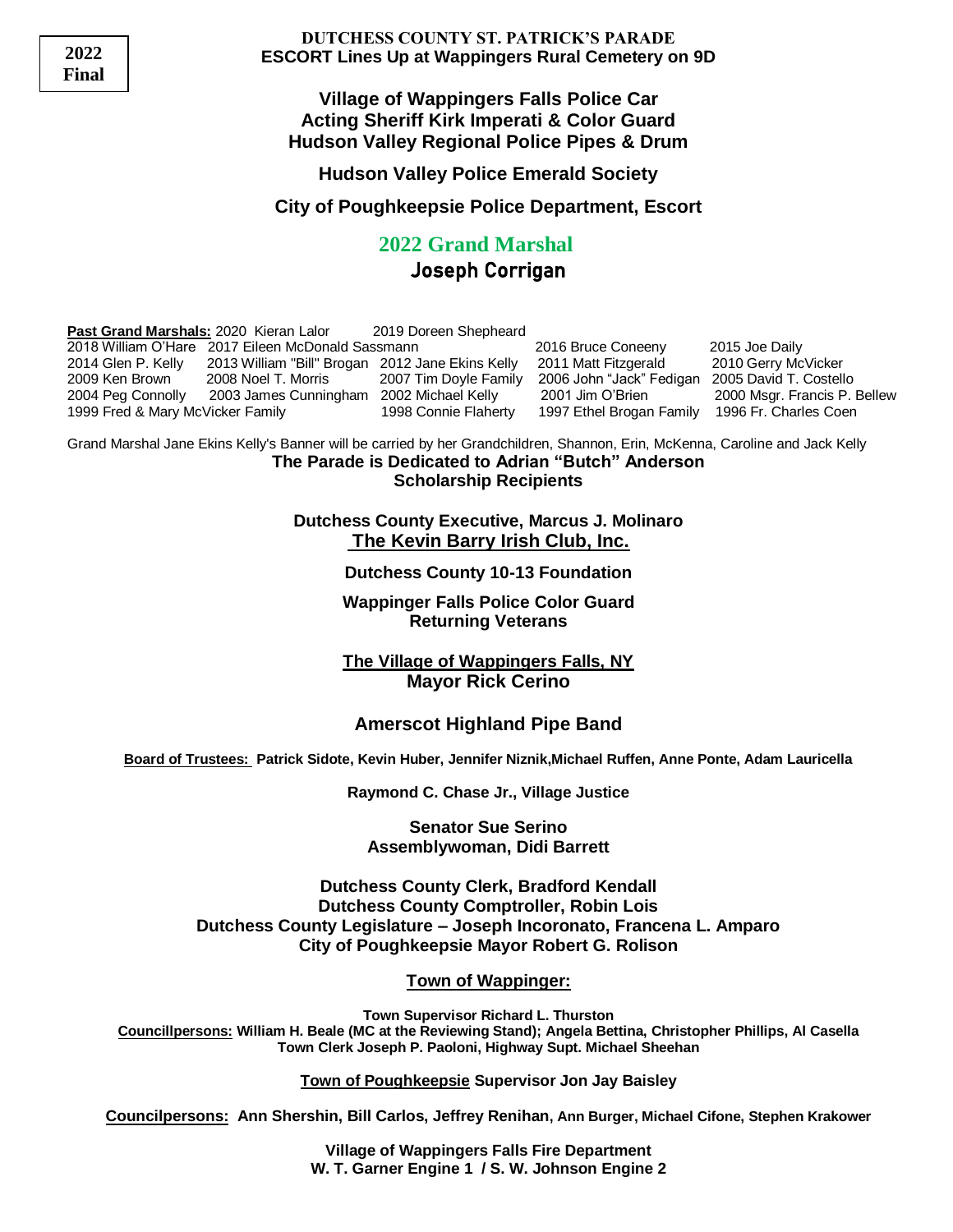## **2022 Final**

#### **DUTCHESS COUNTY ST. PATRICK'S PARADE FIRST DIVISION - Lines Up on North Street**

**Ancient Order of Hibernians Pipes & Drums Rockland County St. Patrick "Himself"**

**Ladies Ancient Order of Hibernians Dutchess County, Division I Float**

 **Ancient Order of Hibernians Dutchess County, Msgr. Sheahan Division I** 

**Dutchess County American Legion**

**Dutchess County County GAA**

**The Irish Dance Company**

**Wappingers Falls Business & Professional Association**

**D. C. Girl Scouts Fishkill Troop 240**

**St. Mary's Fishkill–Cub Scout Pack 54**

**Rotary Club of Wappingers Falls**

**Rotary Club of Fishkill**

**Wappingers CSD**

**Tompkins Mahopac Bank (First Float on Clinton Street)**

**American Red Cross of Dutchess County**

**Dutchess County Legislative Republican Caucus Schmitt for Congress**

> **NYPD Pipes and Drums 9/11/01 Memorial Unit Nature's Pantry O'Riain Academy of Irish Dance Bottini Fuel Aces Custom Automotive Village P B A Exempt Firemen Association Hughsonville Fire District (109 Years Strong)**

> > **New Hackensack Fire District**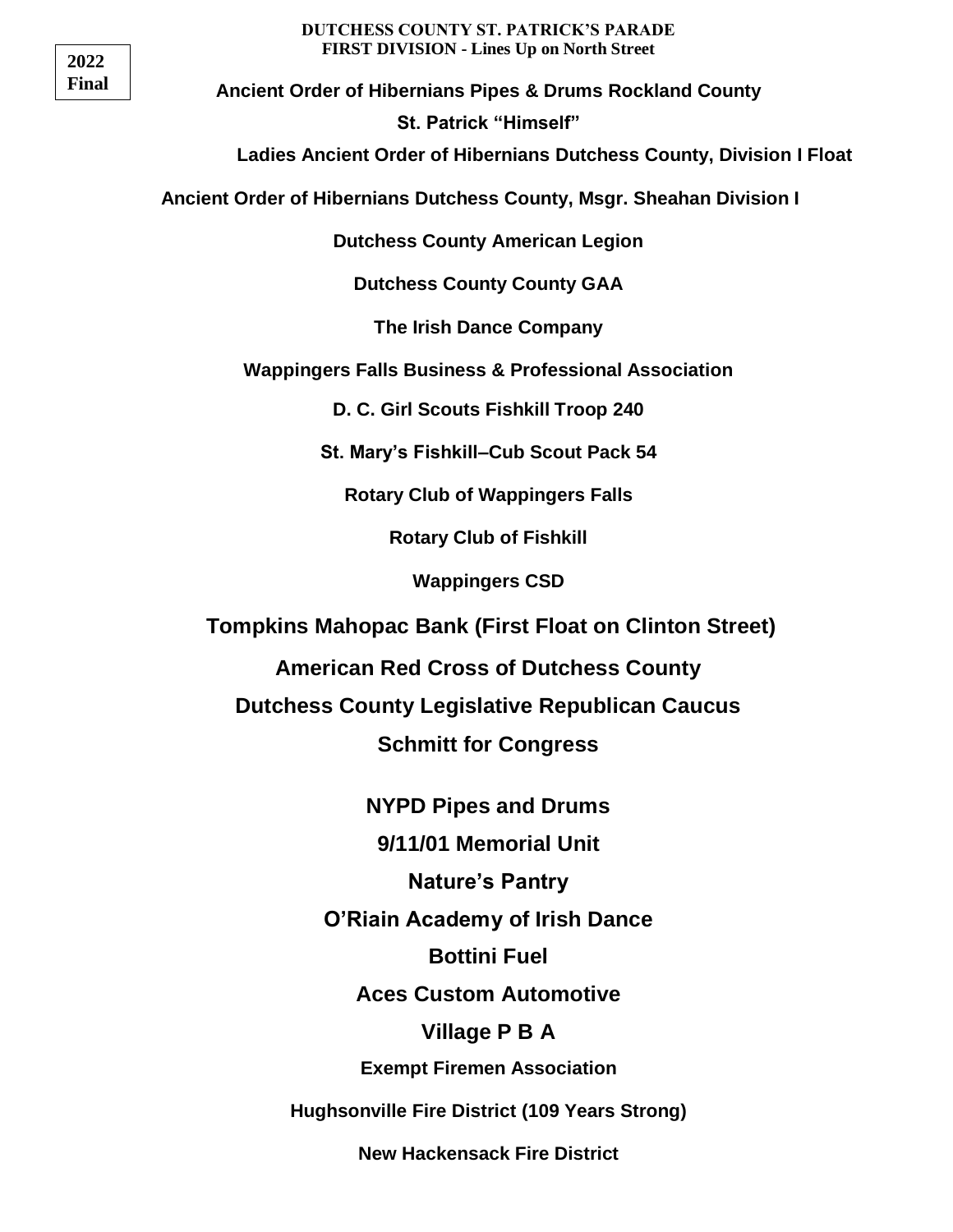**DUTCHESS COUNTY ST. PATRICK'S PARADE SECOND DIVISION - Lines Up on McCafferty Place**

## **Steam Fitters Local 21 Pipe Band**

**Knights of Columbus Color Corps #1646**

**Boy Scout Troop 3026**

**Girl Scouts Troop 10447**

**Girl Scouts Heart of Hudson New Oaks Service Unit**

**Girl Scouts Heart of the Hudson Troop 10004**

**Wappingers Cub Scouts–Pack 15** 

**Cub Scout Pack 40 Wappingers Falls**

**Cub Scout Pack 3015 (Float)**

**Girl Scout Troop 10020 Juniors**

**Enchanted Forest Daycare (Float)**

**Aguardo Landscaping**

**BSA Troop 236 Bugle and Drum**

**Council on Addiction Prevention**

**The Randolph School**

**Dutchess County SPCA**

### **Hudson Valley Federal Credit Union**

**KWONS Martial Arts**

**Habitat for Humanity (Float)**

**Town of Wappingers Democratic Committee**

**The Wolf- 94.3 & 97.3–The Wolf – Hudson Valley Country**

**WPDH 101.5 Home of Rock & Roll**

**VP Dance Academy**

**Chelsea Fire Dept. (76 years strong) Arlington Fire District - Croft Corners**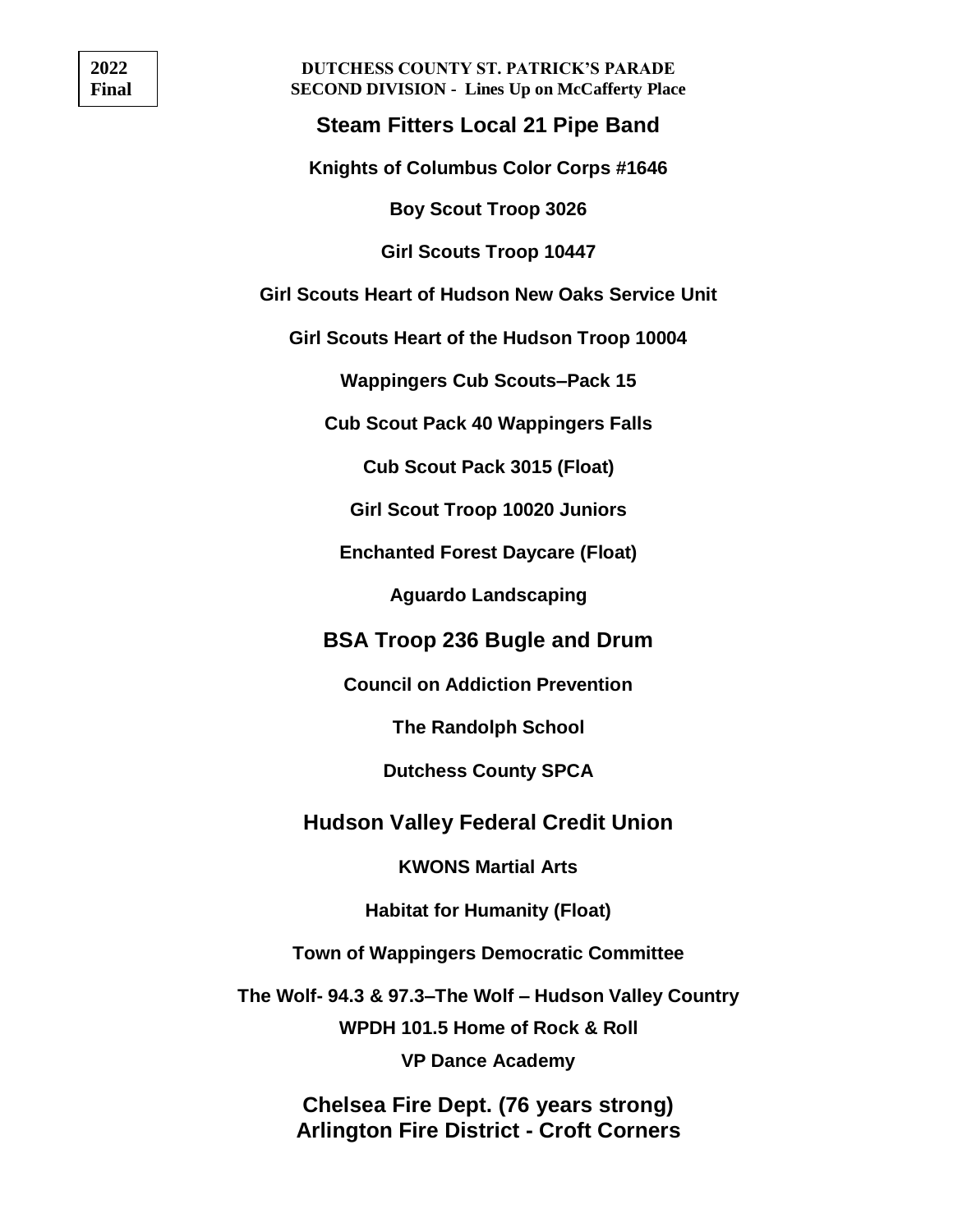| 2022  |
|-------|
| Final |

## **Westchester County Police Emerald Society Pipes & Drums**

**Marine Corps League Carmen Ramputi Detachment Victor L. Bracone Post #5913 Wappingers Falls V.F.W. Post #5913 Ladies Auxiliary \*VFW Post 5913 Victor L Bracone Post (Tank)**

> **Rolling Thunder–NY Chapter 3 "Semper Fi" Parents MHA Dutchess Vet 2 Vet**

**Clan na hEireann Irish Dance CARE OF DC**

**Joan Cybulski LMHC**

**Town of Wappingers Little League**

**TJ's Good Times Pub (Float) New Hamburg Yacht Club (Float) Waverly Pest Control**

**NYS Department of Corrections Green Haven Honor Guard NYDOCCS Emerald Society Downstate Chapter**

**Star 93.3 FM Clear Channel**

**Hudson Valley Karate & Fitness PPLD Rover Bookmobile**

**Young Colonials Chelsea Yacht Club New Hamburg Fire Department**

**Mix 97.7 Today's Best Mix WRRV 92.7 & 96.9 WRRV Radio Woodstock - 100.1 WDST - Radio Woodstock**

**Well Care**

**M & T Bank**

**RPH Auto Repair, Inc.**

**Hudson Valley Renegades "Raskil"**

**Anthony Quatrochi's Martial Arts Institute**

**Wappingers Falls Youth Football & Cheer**

**K104 - Today's Hit Music - 104.7 LaGrange Fire East Fishkill Fire District**